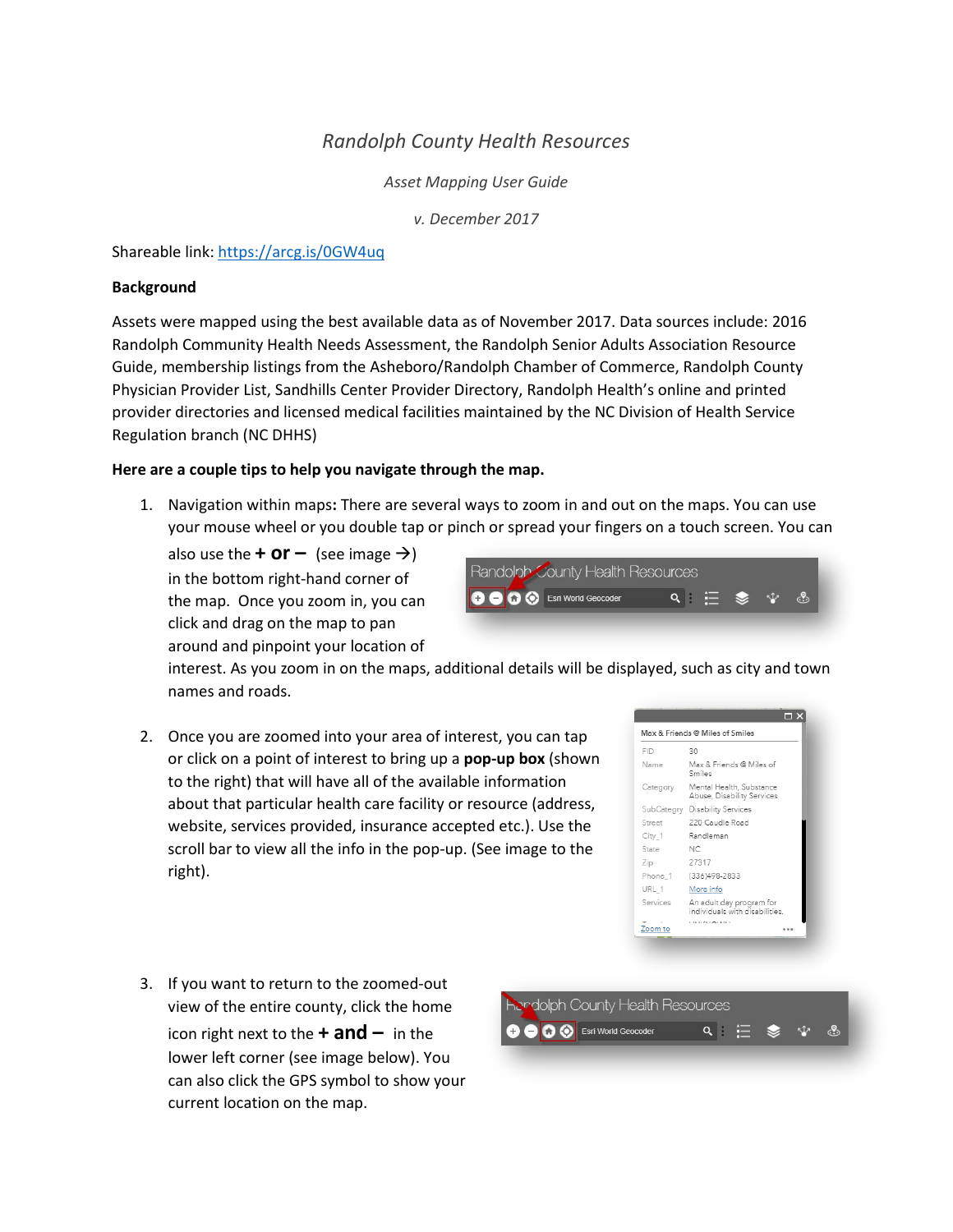4. Typing an address into the **"Esri World Geocoder"** search box will locate the address on the map.

**To interact with the resource data, you will primarily be using the following four tools displayed below: legend, layers, share and near me.**



5. **LEGEND**: Selecting this tool opens up a window that displays the symbol representing each layer. For example, hospitals are blue

H's, primary and urgent care locations as a dark blue **+**, etc.



- 6. **LAYERS**: The layers tool will show the same information as the legend tool but also allow you to turn layers ON and OFF. You can also adjust the transparency of a layer, change the drawing order and view all of the underlying tabular data behind the points (View in Attribute table). All of these features can be accessed by clicking on the three horizontal dots next to each layer name.
- 7. **SHARE**: Clicking this tool will give you a short URL to share and display the html code needed to embed the maps into a website.